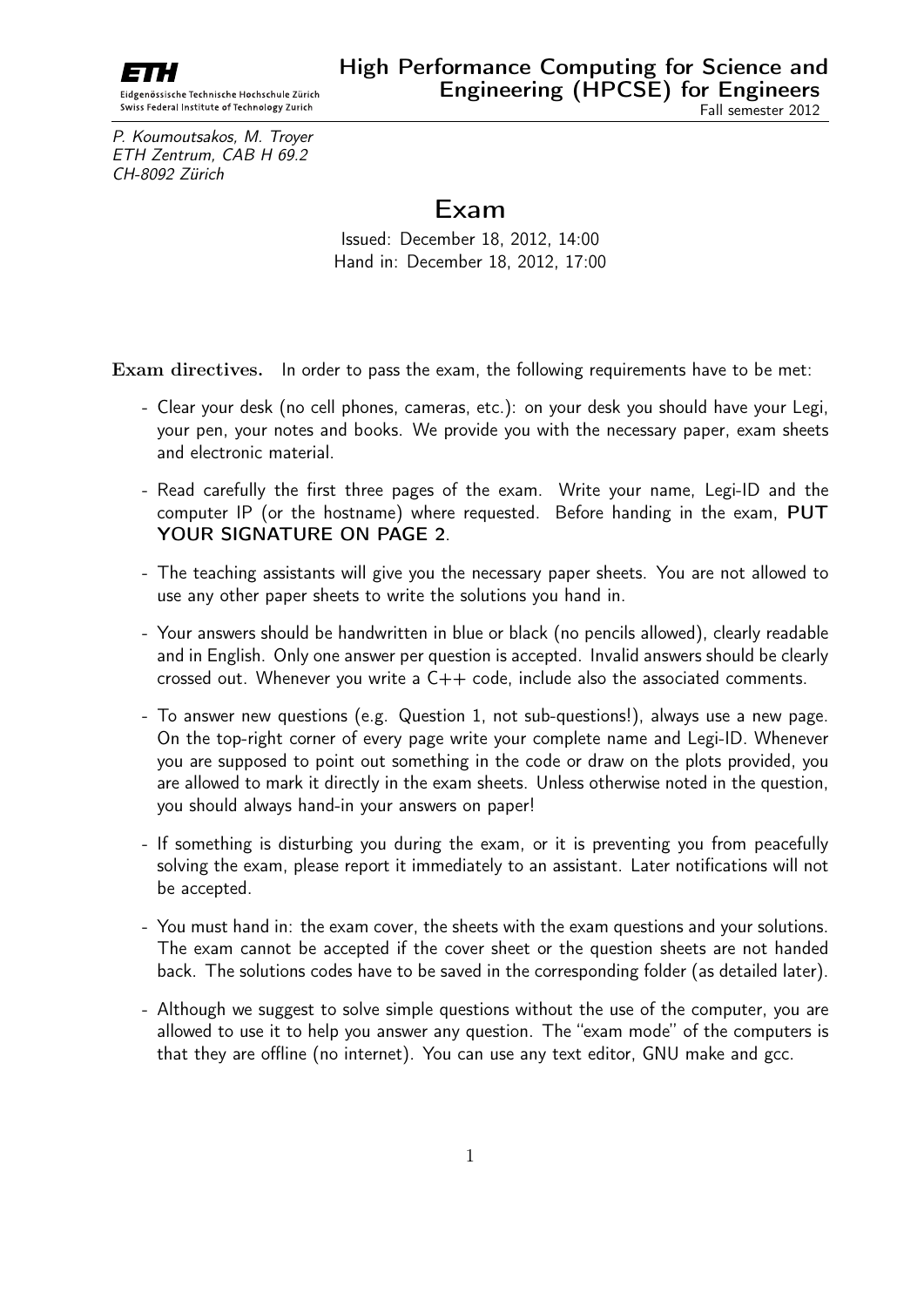| Family Name:             |  |
|--------------------------|--|
| Name:                    |  |
| $Legi-ID:$               |  |
| Computer Hostname or IP: |  |

| Question       | Maximum score | Score | TA <sub>1</sub> | TA <sub>2</sub> |
|----------------|---------------|-------|-----------------|-----------------|
|                | 15            |       |                 |                 |
| $\overline{2}$ | 20            |       |                 |                 |
| 3              | 20            |       |                 |                 |
| 4              | 15            |       |                 |                 |
| 5              | 40            |       |                 |                 |
| 6              | 15            |       |                 |                 |
|                | 30            |       |                 |                 |
| 8              | 10            |       |                 |                 |
| 9              | 15            |       |                 |                 |
| 10             | 10            |       |                 |                 |
| 11             | 20            |       |                 |                 |

A perfect score is 180 points (out of 210 available).

With your signature you confirm that you have read the exam directives; you solved the exam without any unauthorized help and you wrote your answers following the outlined directives.

Signature: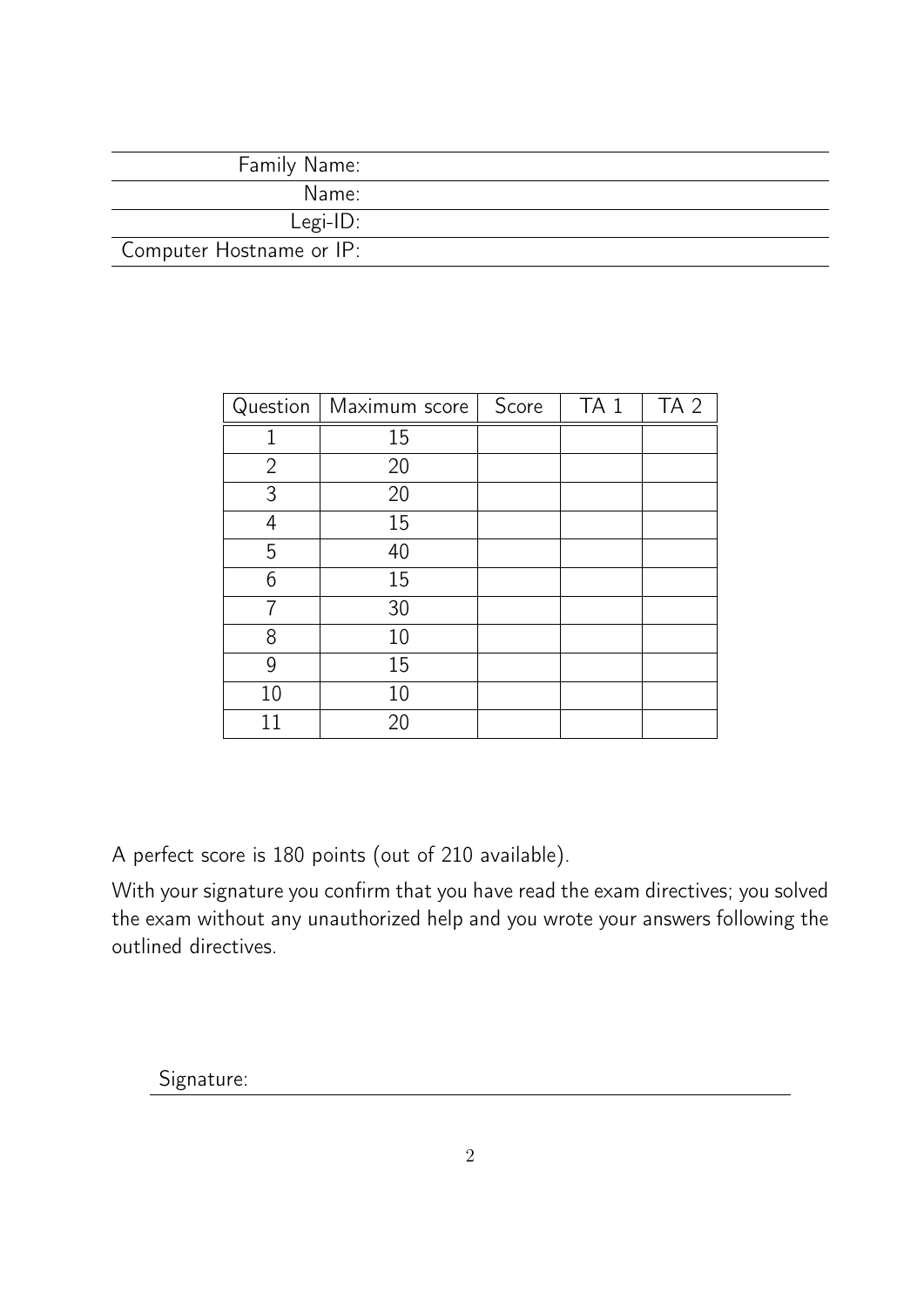# Computer Setup

#### Before you start with the exam please read the following instructions carefully!

Logon to the machine by choosing the user "Student" and typing the password "ethz". You can choose either the GNOME or KDE environment for the exam. On the next screen please enter your nethz user name. Afterwards, you will be asked to enter your first and last name. You are now logged into the Linux desktop in exam mode.

In your home directory (~ or /var/lib/exam/student) you will find the two directories resources/ and results/. The directory resources/ contains the files we provide to you. The directory results/ will contain your solutions. Only files in the directory results/ will be fetched from your local machine and considered for the correction of the exam. Please make sure to first copy the skeleton codes we provide to your local results/ directory before you start modifying them:

\$ cd \$ cp -r resources/EXAM/skeleton\_codes results/ \$ cd results/skeleton\_codes

Please do NOT copy the additional material contained in the folder resources/SVN (which contains manuals, class notes, exercises) to the results directory.

Inside the directory skeleton\_codes/ which you just copied to your results/ directory, you find the following 3 project directories:

- HPCSE12\_ParallelSum (Question 5)
- HPCSE12\_ENG\_Tasks (Question 6, Engineers only)
- HPCSE12\_MonteCarlo (Question 7)

Each of these directories contains the skeleton codes you will need for the corresponding exercises as well as a makefile that you can use to compile your code by calling

\$ make

Note that for Question 5 you can also specify different targets: 'sse', 'omp', 'threads' and 'mpi', e.g.

\$ make sse

#### MPI

The MPI installation resides in /usr/lib64/openmpi/. You only need MPI in Question 5 b) where we provide a local mpirun script for your convenience. In the directory HPCSE12\_ParallelSum/ you can run MPI binaries by calling

```
$ ./mpirun -np [nprocesses] [executable]
instead of mpirun.
```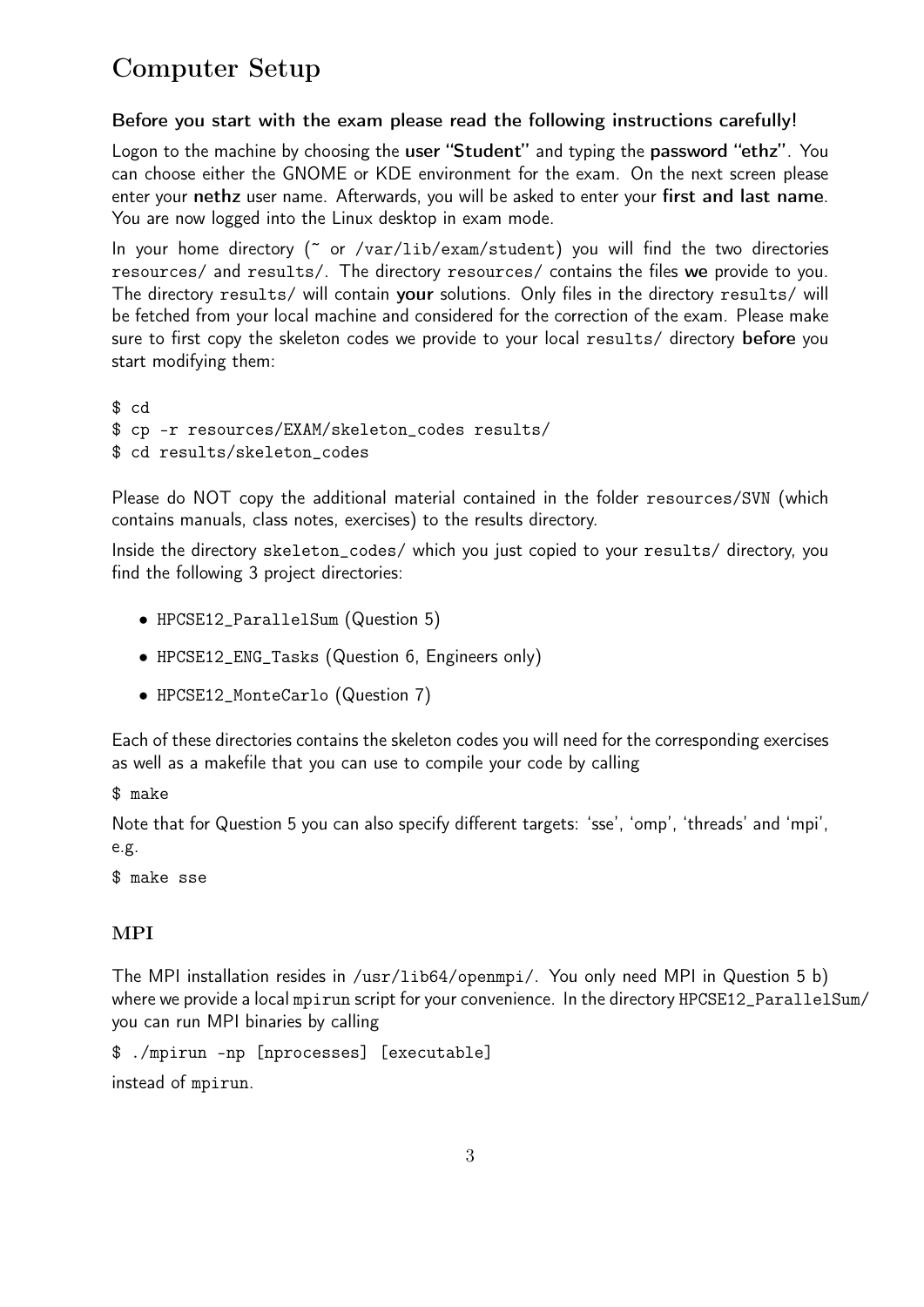## Documentation

Unzip the svn.tar.gz by calling

\$ tar zxvf svn.tar.gz

This folder contains a copy of the svn directories you accessed during the semester. Within it, you will find sample codes (folder examples/), exercises and solutions (folder exercises/), lecture notes (folder lecture\_notes/) and manuals (folder manuals/).

In the folder manuals/, you find the documentation for MPI, OpenMP, CUDA, SSE/AVX Intrinsics and C++.

The Intel Intrinsics Guide can be run from its folder within a terminal with

\$ ./Intrinsics\ Guide\ for\ Intel\(R\)\ AVX2.sh

C++ documentation (cppreference.com and cplusplus.com in compressed format) is provided in the directory resources/SVN/manuals.

#### cppreference.com

unzip website:

\$ tar zxvf cppreference\_html\_book\_20121202.tar.gz

the main page is output/en/index.html

#### cplusplus.com

unzip website:

```
$ tar xvjf www.cplusplus.com.tar.bz2
```
the main page is www.cplusplus.com/index.html (note that the search function will NOT work).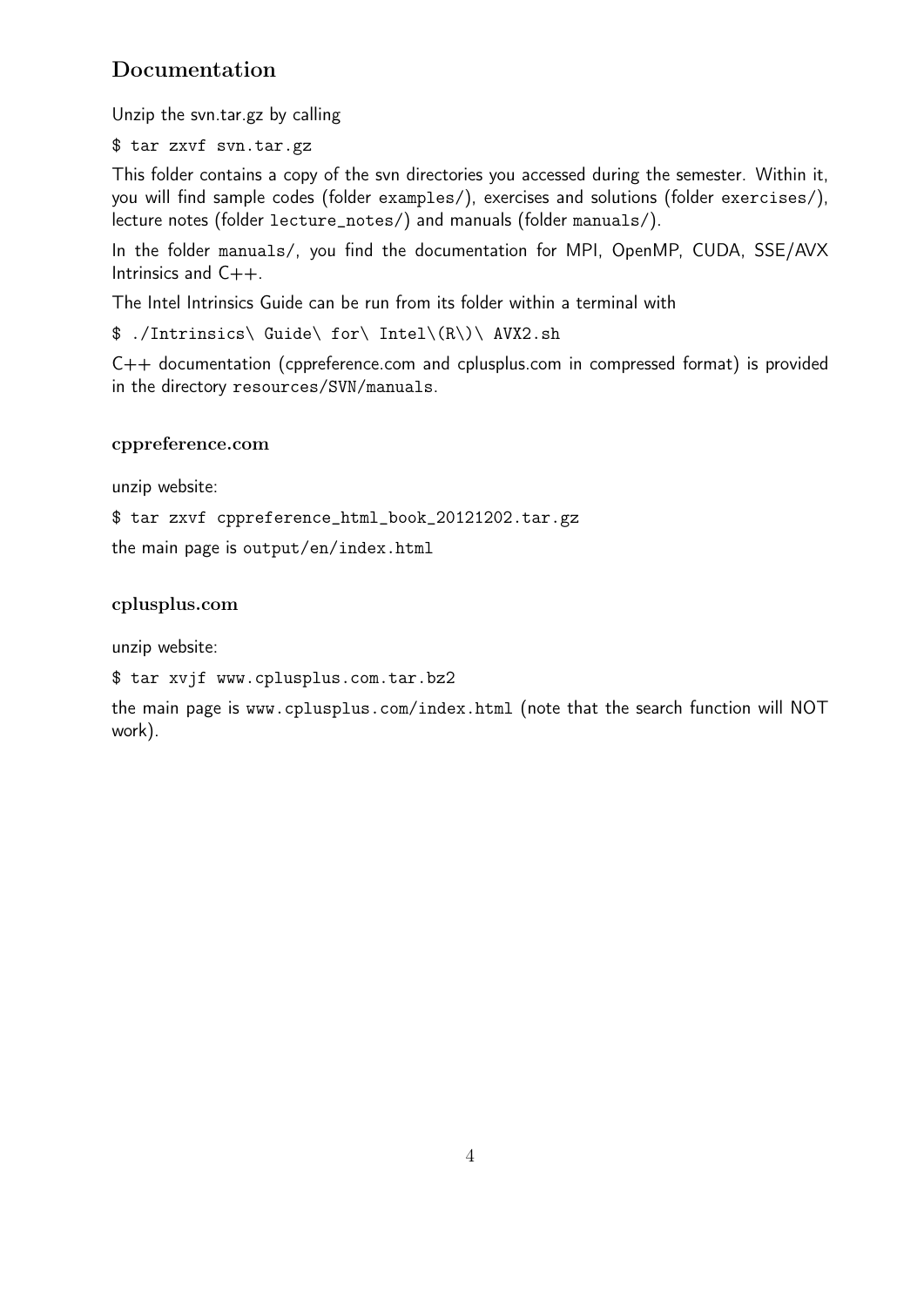# Parallelization

#### Question 1: Loop Parallelization (15 points)

State whether the following code snippets can be parallelized by prefixing the loop with

```
1 #pragma omp parallel for
```
In case the answer is no give a reason. In case the answer is yes explain whether the code can also be vectorized.

Assume there is no aliasing between different arrays. For case c) assume that the array idx has been filled with a random permutation of numbers between 0 and N.

```
a) -1 for (int i=0; i<20; i++)
r = result[i+20] = result[i] + B[i];b) -
1 for (int i=1; i<N−1; i++)
r result[i] = result[i+1] + result[i-1];
c) -1 for (int i=0; i<N; i++)
r result [i] = B[idx[i]];
d) -
1 for (int i=1; i<N; i++) {
2 result1[i]=2∗A[i];
3 result2[i]=result1[i−1]+B[i];
4 }
```
## Question 2: Parallelization Bugs (20 points)

The following code snippets compile, but will show undesired runtime behavior. Find a bug in each snippet and propose a solution. Assume all headers are included correctly:

```
a) =1 double a=2.;
2 int nthreads=10;
3 std::vector<std::thread> threads;
4 for (int i=0; i<nthreads; ++i)
5 threads.push_back(std::thread([&a] {
6 a += 3.14/2* i;7 }));
8 for (std::thread& t: threads)
9 t.join();
10 std::cout << "Result is " << a << std::endl;
```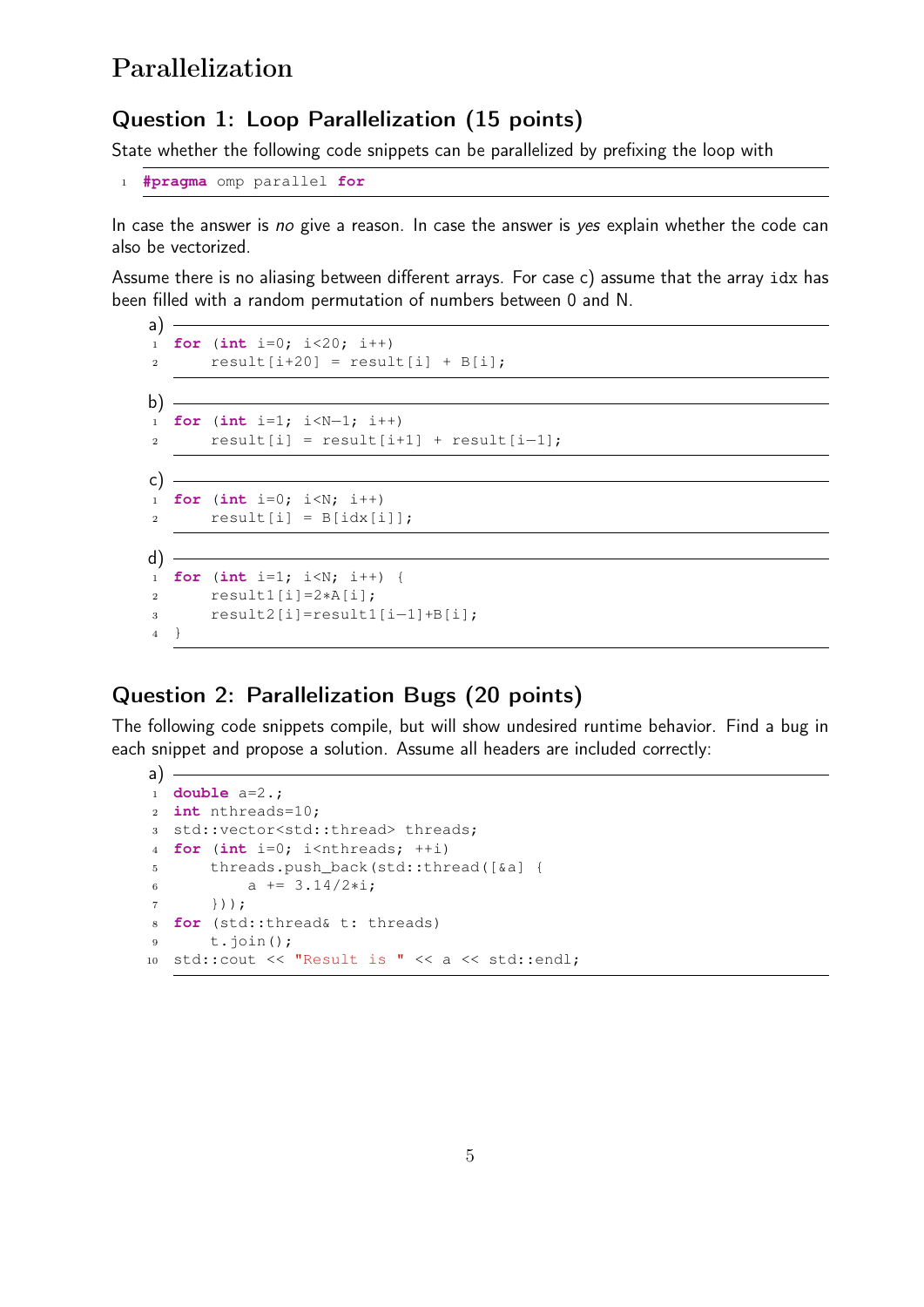```
b)1 int nthreads=10;
2 double foo(); // implemented somewhere else, and thread−safe
3 auto ff = [] (double& x) {
4 x ∗= foo();
5 \quad \qquad \};
6 std::vector<std::thread> threads;
7 std::vector<double> vec(nthreads,3.);
8 for (int i=0; i<nthreads; ++i)
9 threads.push back(std::thread(ff, std::ref(vec[i])));
10 double b = std::accumulate(vec.begin(), vec.end(), 0.);
11 std::cout << "Result is " << b << std::endl;
12 for (std::thread& t: threads)
13 t.join();
```

```
c) -1 std::mutex m;
2 int count=0;
3
4 std::thread t([&] {
5 std::lock_guard<std::mutex> lock(m);
6 std::cout << "Thread counts " << count++ << std::endl;
7 });
8 std::lock_guard<std::mutex> lock(m);
9 std::cout << "Main counts " << count++ << std::endl;
10 t.join();
```

```
d) -
1 int myid, numprocs; /∗ assume numprocs >= 2 ∗/
2
3 MPI Init(&argc, &argv);
4 MPI_Comm_size(MPI_COMM_WORLD, &numprocs);
5 MPI_Comm_rank(MPI_COMM_WORLD, &myid);
6
7 int left = myid - 1;
8 int right = myid + 1;
9
10 if (myid == 0) left = numprocs-1;
11 if (myid == numprocs−1) right = 0;
12
13 MPI_Status status;
14 int x = myid; // send x right, receive from left
15
16 MPI_Ssend(&x, 1, MPI_INT, 0, right, MPI_COMM_WORLD);
17 MPI_Recv(&x, 1, MPI_INT, 0, left, MPI_COMM_WORLD, &status);
18 std::cout << "Process " << myid << " received " << x << std::
             endl;
```
### Question 3: Parallel Scaling (20 points)

Assume we implemented a solver for the 1D diffusion equation

$$
\frac{\partial u(x,t)}{\partial t} = \nu \frac{\partial^2 u(x,t)}{\partial x^2} \quad x \in [0,1]
$$
 (1)

with central finite difference in space and forward Euler in time.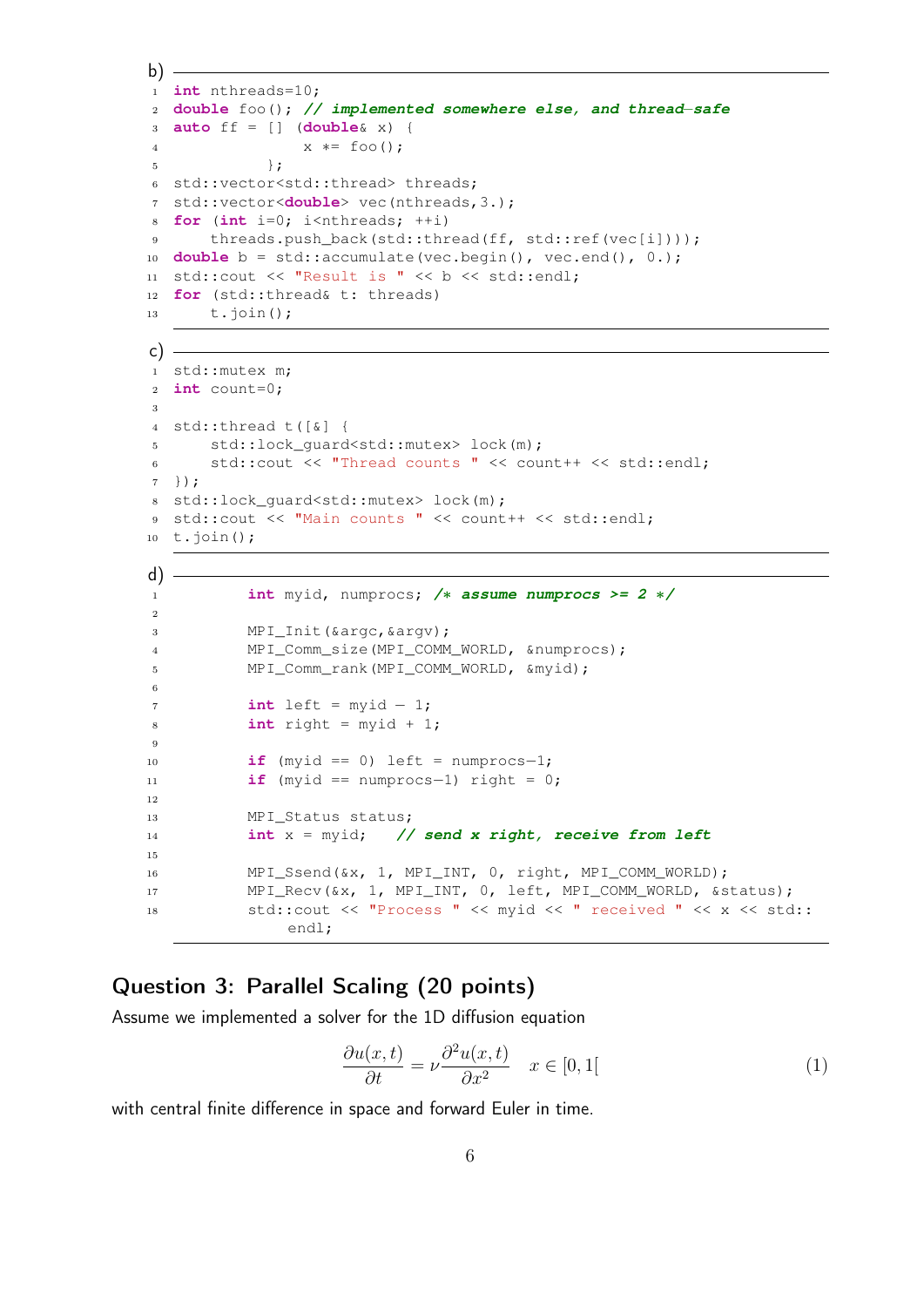The following table reports timing results for the solver for various grid sizes  $N$  on  $P$  processor cores with a fixed number of time steps:

|   | runtime [s] |                                  |      |          |  |  |  |  |  |  |  |  |  |  |
|---|-------------|----------------------------------|------|----------|--|--|--|--|--|--|--|--|--|--|
| P |             | $N = 1000$ $N = 2000$ $N = 4000$ |      | $N=8000$ |  |  |  |  |  |  |  |  |  |  |
|   | 12.0        | 30.0                             | 60.0 | 110.0    |  |  |  |  |  |  |  |  |  |  |
| 2 | 6.0         | 15.0                             | 32.0 | 60.0     |  |  |  |  |  |  |  |  |  |  |
|   | 4.0         | 9.0                              | 20.0 | 32.0     |  |  |  |  |  |  |  |  |  |  |
|   | 3 O         | 6 Ი                              | 13.0 | 24.0     |  |  |  |  |  |  |  |  |  |  |

a) Draw a strong scaling plot for this program using the value for  $N = 1000$  at  $P = 1$  as reference. Don't forget to label the axes.



b) Draw the weak scaling plot for this program, using the value for  $N = 1000$  at  $P = 1$  as reference. Don't forget to label the axes.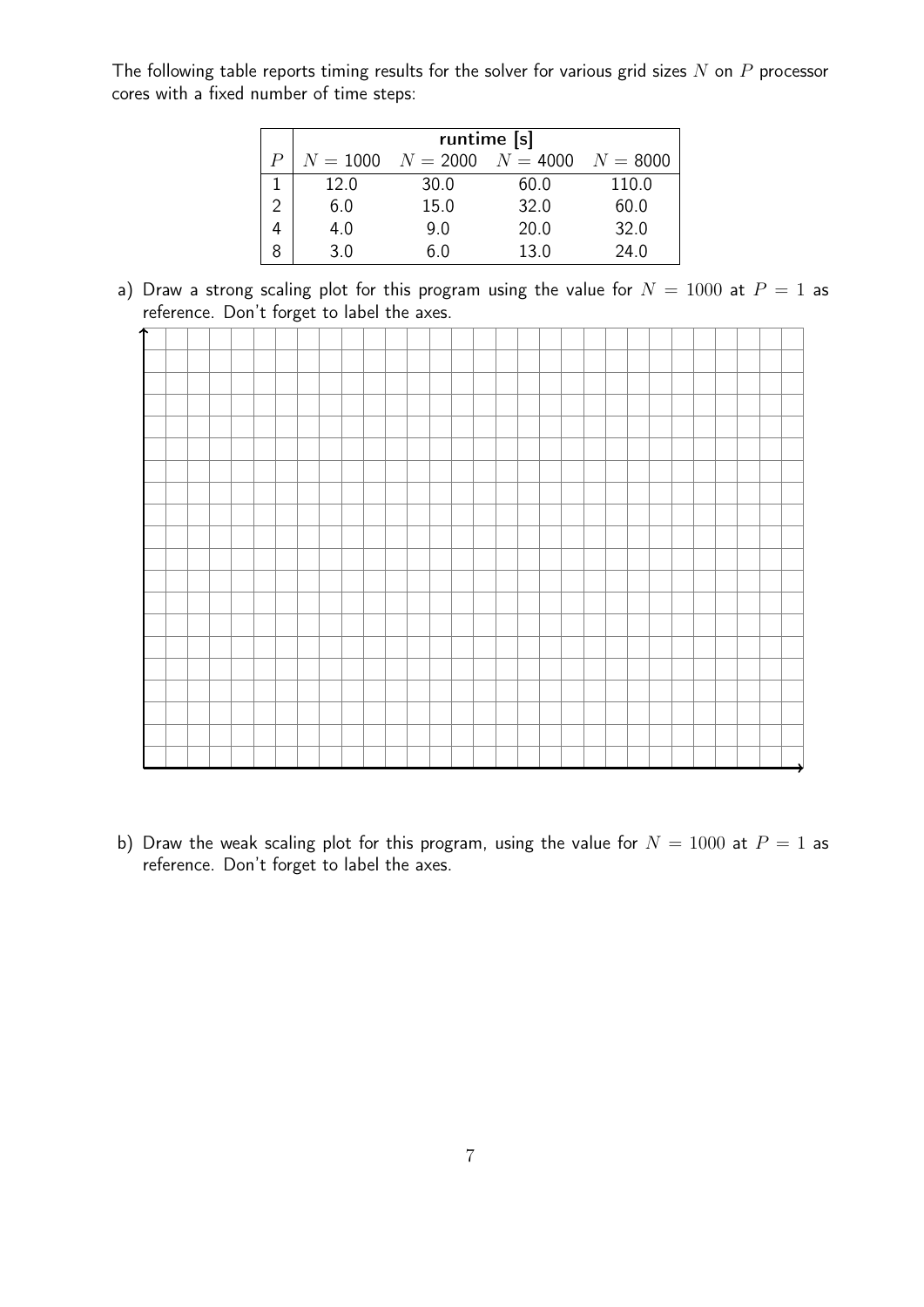c) Profiling a serial code you find that 98% of the runtime is spent in one loop. What is the best speedup you can expect after parallelizing this loop with OpenMP and running on 48 cores? (For the best speedup we assume there is no parallelization overhead and the loop is perfectly parallelizable. The code's performance is compute bound.)

## Question 4: Roofline Model (15 points)

Given the following serial GEMM code snippet:

```
1 for (int k=0; k<N; k++)
2 for (int i=0; i<N; i++)
3 for (int j=0; j<N; j++)
4 C[i+j∗N] += A[i+k∗N]∗B[k+j∗N];
```
- a) Can you identify potential problems and/or difficulties in the loop structure of the code, in particular regarding parallelization and locality?
- b) What is the operational intensity (single precision) for a matrix of size  $N$ , assuming there is no caching? Count floating point operations and memory accesses. (Tip: You may write on the code or draw a picture.)
- c) What is the operational intensity (single precision) for a matrix of size  $N$ , assuming an infinite cache size? Count floating point operations and memory accesses. (Tip: You may write on the code or draw a picture.)
- d) Complete Figure 1 by adding vertical lines corresponding to the minimum and maximum operational intensities computed in parts b) and c) for  $N = 80$ .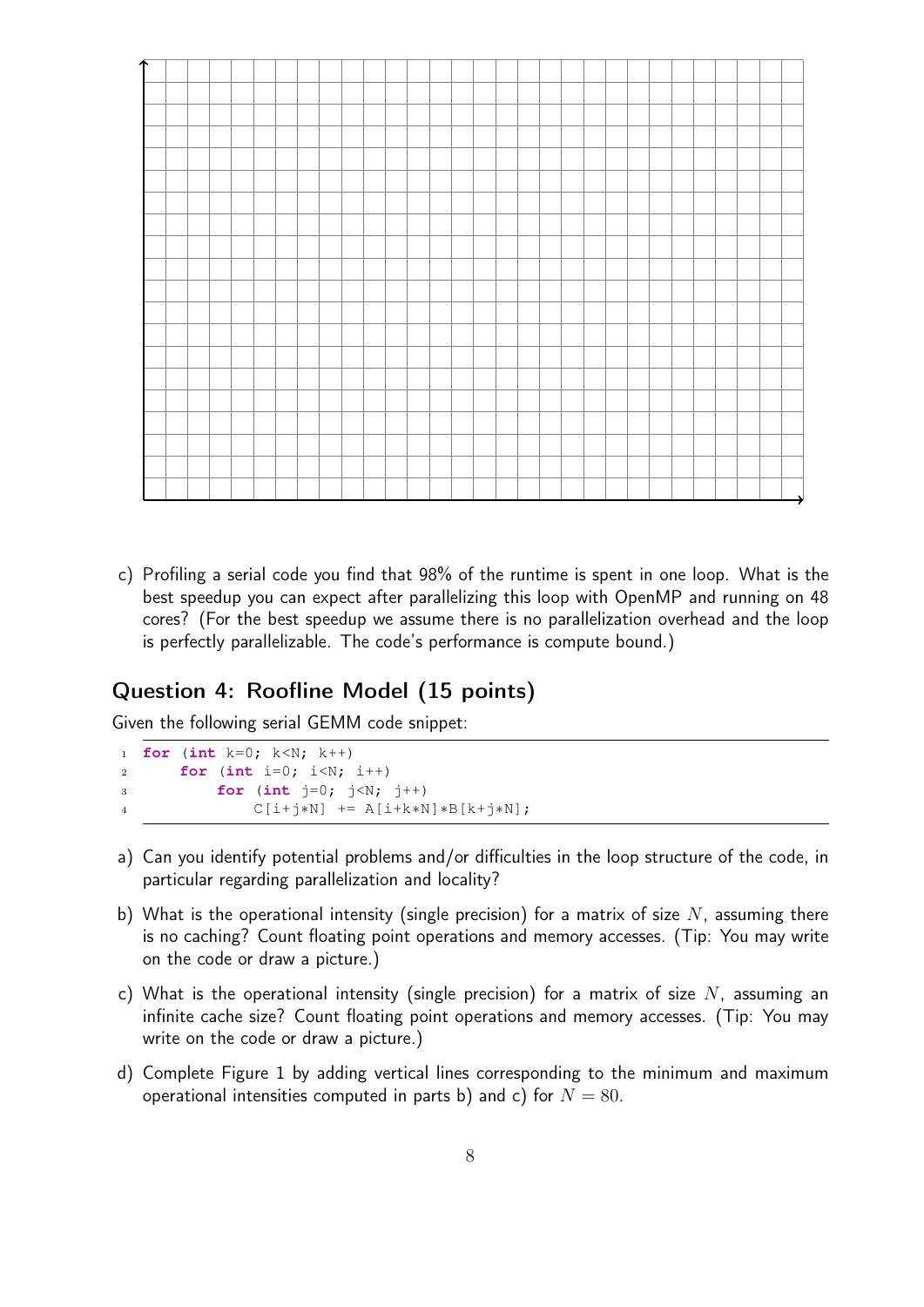

Figure 1: Roofline for Brutus.

e) What is the maximum performance you can reach with the two operational intensities computed for  $N = 80$  given that a Brutus node has a bandwidth of 96 GB/s and a peak single precision floating point performance of 844.8 GFLOP/s? Show your calculations.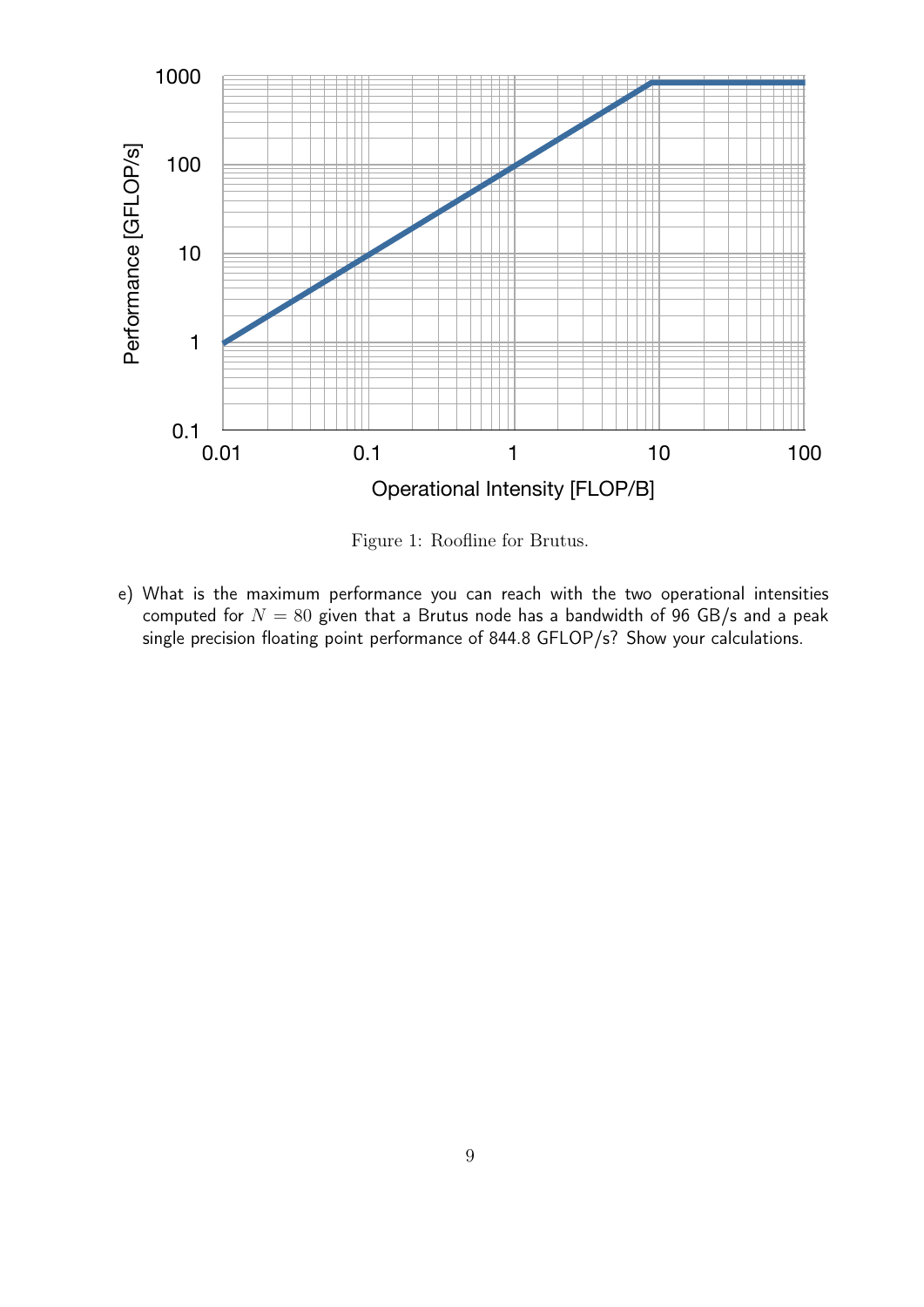## Question 5: Parallel sum (40 points)

Parallelize the following vector addition:

```
1 for (int i=0; i<N; i++)
2 Z[i] = X[i] + Y[i];
```
The directory skeleton\_codes/HPCSE12\_ParallelSum/ contains a skeleton code for each of the following questions. The solutions should be put directly into these files.

a) using OpenMP. You can use the following code as a starting point and compile it by calling \$ make omp

```
1 // Skeleton code for HPCSE Exam, 18.12.2012
2 // Profs. P. Koumoutsakos and M. Troyer
3 // Question 5a)
4
5 #include <vector>
6 #include <numeric>
7 #include <iostream>
8
9
10 int main( int argc, char∗∗ argv )
11 \quad \{12 // vector size
13 const int N = 1600000;
14
15 // initialize vectors
16 std::vector<float> x(N,−1.2), y(N,3.4), z(N);
17
18
19 // DO THE SUM z = x + y
20 ...
2122
23 // print result checksum
24 std::cout << std::accumulate(z.begin(), z.end(), 0.) << std::endl;
25 }
```
Listing 1: Skeleton code HPCSE12\_ParallelSum/omp.cpp

b) using C++11 threads. Create 4 threads such that N is a multiple of the number of threads. You can use the following code as a starting point and compile it by calling

\$ make threads

```
1 // Skeleton code for HPCSE Exam, 18.12.2012
2 // Profs. P. Koumoutsakos and M. Troyer
3 // Question 5b)
4
5 #include <vector>
6 #include <numeric>
7 #include <iostream>
8 #include <thread>
9
```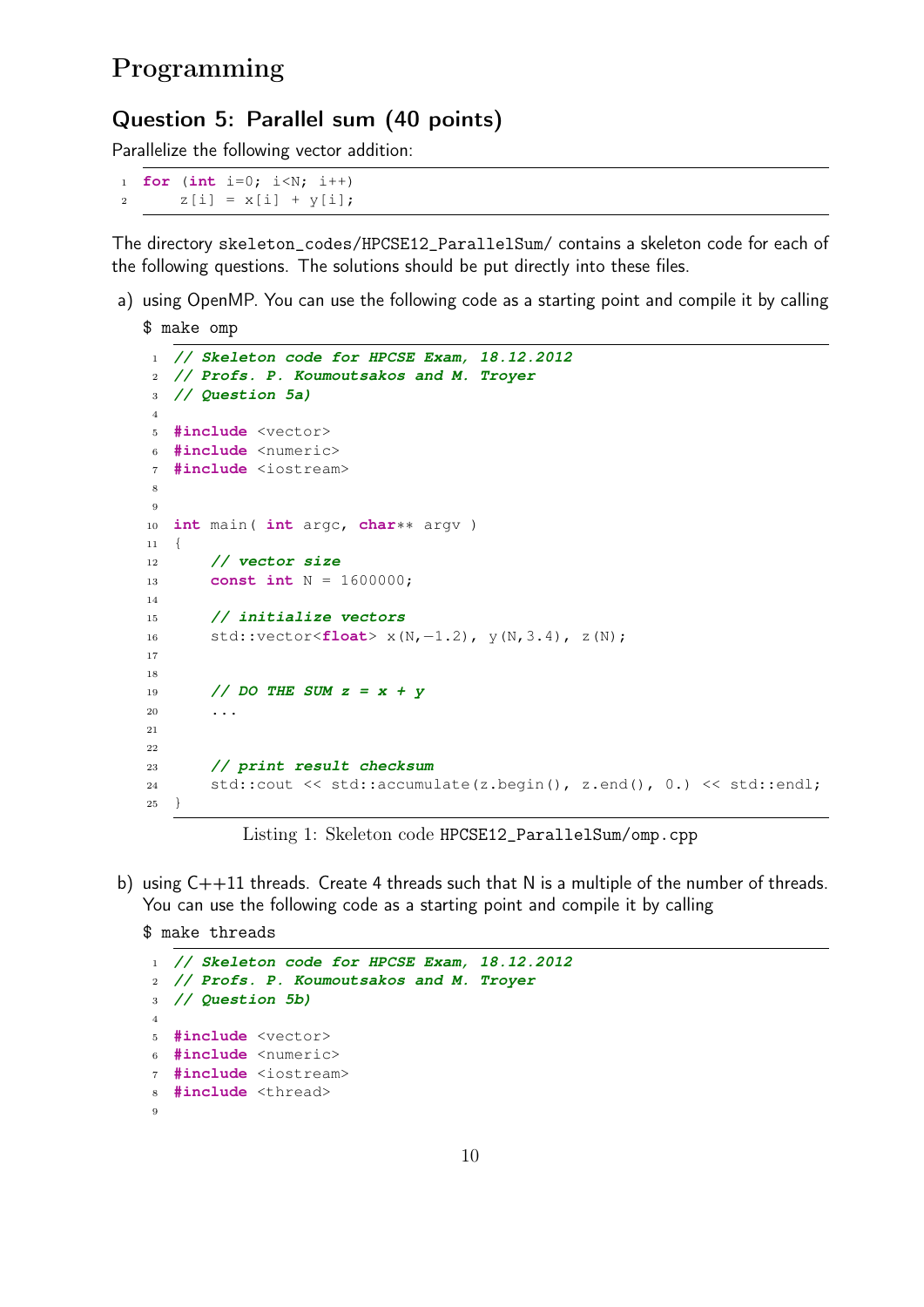```
10
11 int main( int argc, char∗∗ argv )
12 \quad \{13 // vector size
14 const int N = 1600000;
15
16 // initialize vectors
17 std::vector<float> x(N,−1.2), y(N,3.4), z(N);
18
19
20 // DO THE SUM z = x + y using 4 threads
21 . . . .
22
23
24 // print result checksum
25 std::cout << std::accumulate(z.begin(), z.end(), 0.) << std::endl;
26 }
```
Listing 2: Skeleton code HPCSE12\_ParallelSum/threads.cpp

c) using SSE for single precision. You may assume that N is a multiple of 4 and that the vectors x, y, z are aligned. You can use the following code as a starting point and compile it by calling

```
$ make sse
1 // Skeleton code for HPCSE Exam, 18.12.2012
2 // Profs. P. Koumoutsakos and M. Troyer
3 // Question 5c)
4
5 #include <vector>
6 #include <numeric>
7 #include <iostream>
8 #include <x86intrin.h>
9 #include "aligned_allocator.hpp"
10
11
12 int main( int argc, char∗∗ argv )
13 {
14 // vector size
15 const int N = 1600000;
16
17 // initialize 16 byte aligned vectors
18 std::vector< float, hpc12::aligned_allocator<float,16> > x(N,−1.2)
           , Y(N, 3.4), Z(N);
19
20
21 // DO THE SUM z = x + y
22 \cdots23
24
25 // print result checksum
26 std::cout << std::accumulate(z.begin(), z.end(), 0.) << std::endl;
27 }
```
Listing 3: Skeleton code HPCSE12\_ParallelSum/sse.cpp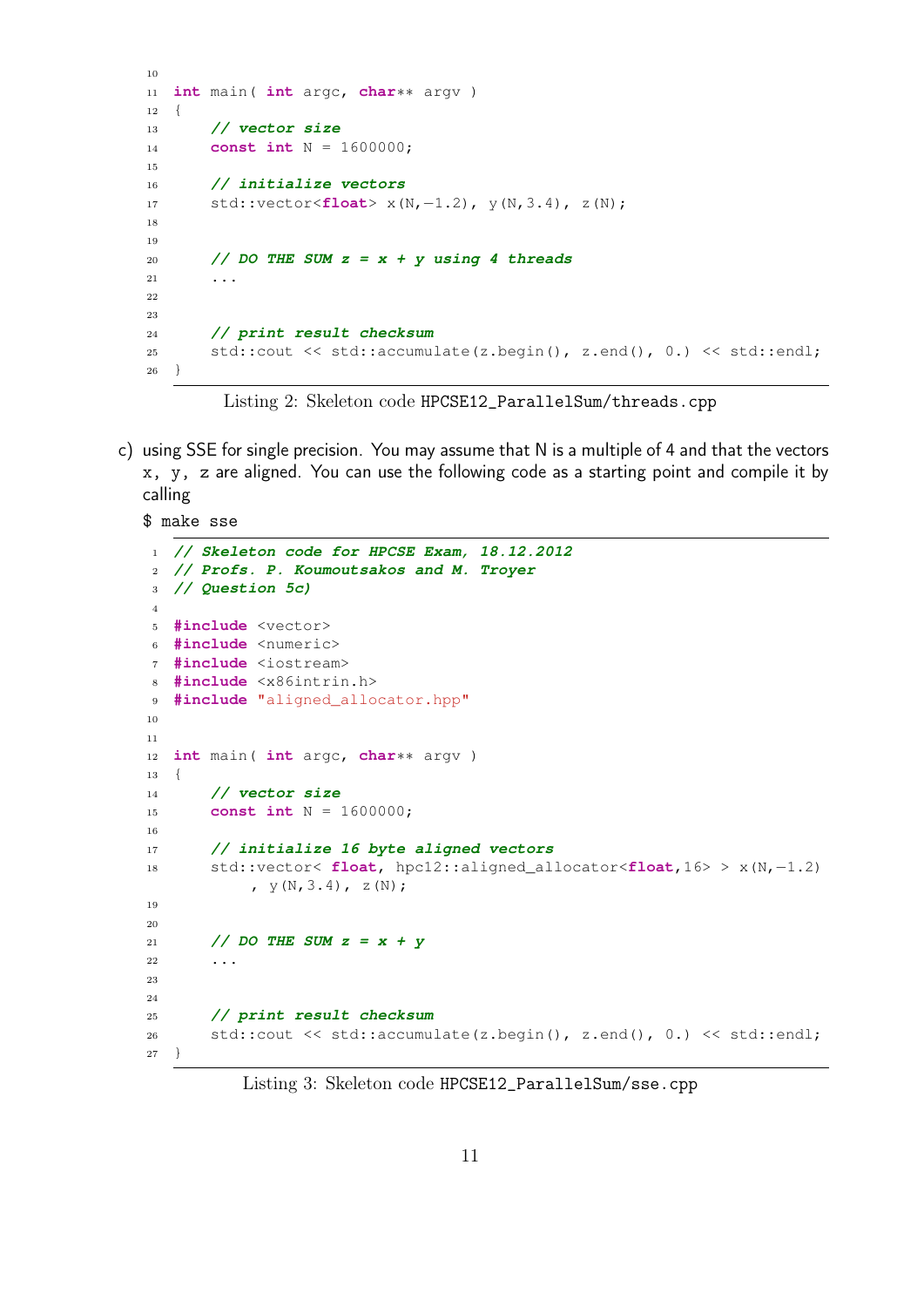d) using MPI. You may assume that N is a multiple of the number of processes. You can use the following code as a starting point, compile and run it by calling

```
$ make mpi
$ ./mpirun -np 4 ./mpi
```

```
1 // Skeleton code for HPCSE Exam, 18.12.2012
2 // Profs. P. Koumoutsakos and M. Troyer
3 // Question 5d)
4
5 #include <vector>
6 #include <numeric>
7 #include <cassert>
8 #include <mpi.h>
9
10 int main( int argc, char∗∗ argv )
11 {
12 // vector size
13 const int N = 1600000;
14 int num_processes, rank;
15
16 // SET UP COMMUNICATION.
17 // DETERMINE num_processes AND OUR rank
18 ...
19
20
21 // initialize local parts of the vectors and do the sum z = x + y
22 assert( N % num_processes == 0 );
23 int nlocal = N / num_processes;
24 std::vector<float> x(nlocal,−1.2), y(nlocal,3.4), z(nlocal);
25 for( int i = 0; i < nlocal; i++)26 Z[i] = X[i] + Y[i];27
28 if( rank == 0 )
29 {
30 std::vector<float> fullz(N);
31
32
33 // COLLECT ALL PARTS INTO fullz
34 ...
35
36
37 // print result checksum
38 std::cout << std::accumulate( fullz.begin(), fullz.end(), 0. )
              << std::endl;
39 }
40 else
41 {
42 // SEND LOCAL PART z TO ROOT PROCESS
43 ...
44 \hspace{14mm} \Big\}45
46 // CLEAN UP
47 ...
48 }
```
Listing 4: Skeleton code HPCSE12\_ParallelSum/mpi.cpp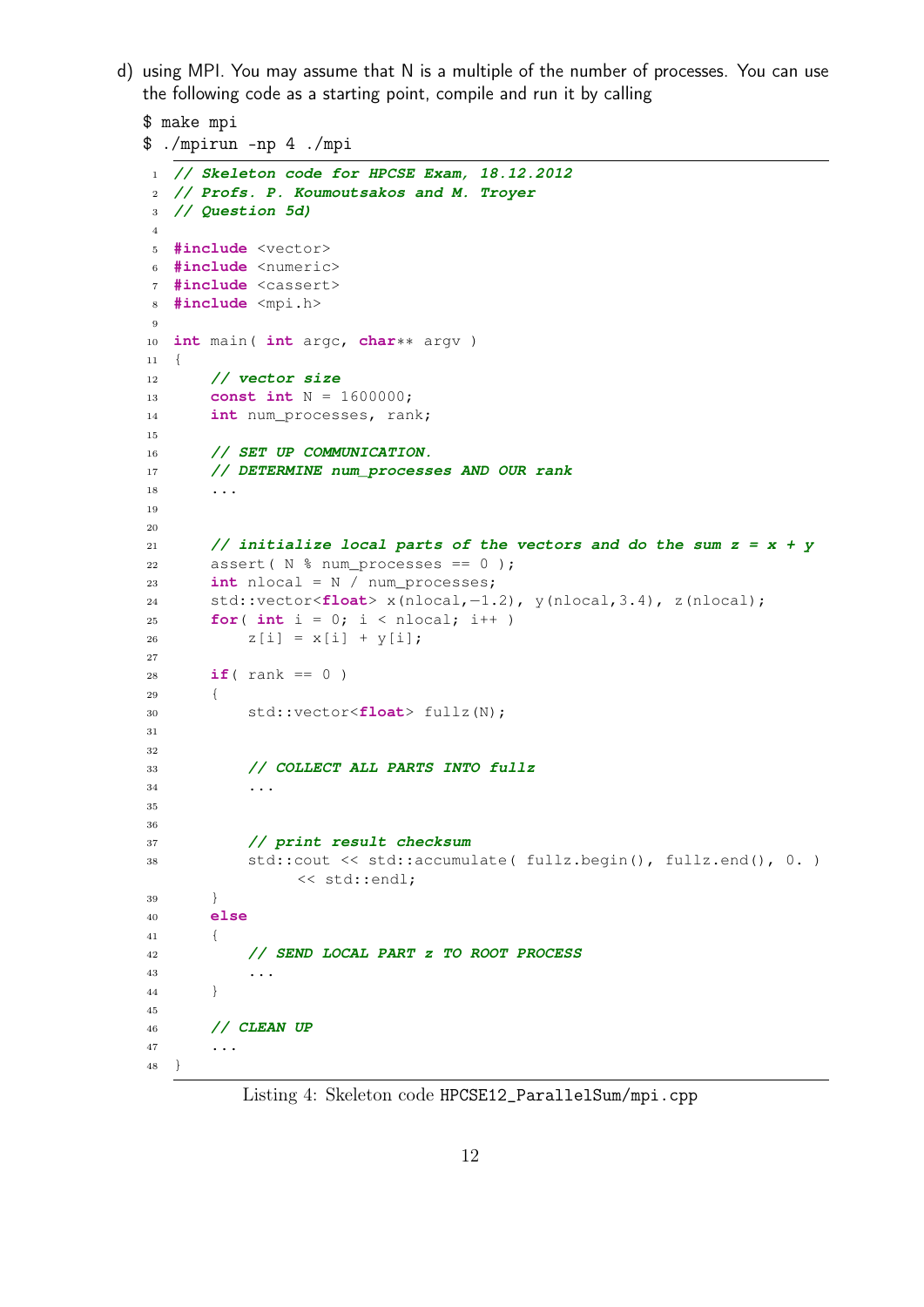#### Question 6: Task Based Parallelism (15 points)

The following sequential code is given:

```
1 // Skeleton code for HPCSE Exam, 18.12.2012
2 // Profs. P. Koumoutsakos and M. Troyer
3 // Question 6
4
5 #include <iostream>
6 #include <thread>
7 #include <chrono>
8 #include <unistd.h>
9
10 int alpha() {sleep(1)}; return 10; }
11 int beta() {sleep(1); return 20; }
12 int gamma() {sleep(1); return 50; }
13 int delta() {sleep(1)}; return 80; }
14 int epsilon(int x, int y, int z) {sleep(1); return x∗y+z; }
15 int zeta(int x, int y, int z) {sleep(1); return x−y+z; }
16 int ita(int x, int y) {sleep(1); return x/y; }
17
18 int main()
19 {
20 int A, B, C, D, E, F, G;
21
22 std::chrono::time point<std::chrono::high_resolution_clock> t0, t1;
23 t0 = std::chrono::high_resolution_clock::now();
2425 A = alpha();
26 B = \text{beta}();27 C = \text{gamma}();28 D = delta();
29 E = \text{epsilon}(A, B, C);30 F = zeta(B, C, D);31 G = ita(E, F);
32
33 t1 = std::chrono::high_resolution_clock::now();
34 double elapsed_time = std::chrono::duration<double>(t1−t0).count();
35
36 std::cout << \mathbb{F}_G = \mathbb{F} << G \ll \text{std::endl};
37 std::cout << "Elapsed = " << elapsed_time << " seconds\n";
38
39 return 0;
40 }
```
Listing 5: Skeleton code HPCSE12\_ENG\_Tasks/tasks.cpp

The code can be found in skeleton\_codes/HPCSE12\_Tasks/tasks.cpp. The program prints the value of variable G in approximately 7 seconds, since sleep(1) inserts a delay of 1 second to the calling thread. The goal of this question is to minimize the execution time of the code without affecting its correctness. In addition, the following constraints must be met:

- 1. The alpha,beta,...,ita routines cannot be modified.
- 2. The declaration of the variables  $A, B, \ldots, G$  (line 20) must remain in main().
- 3. Usage of global variables is not allowed.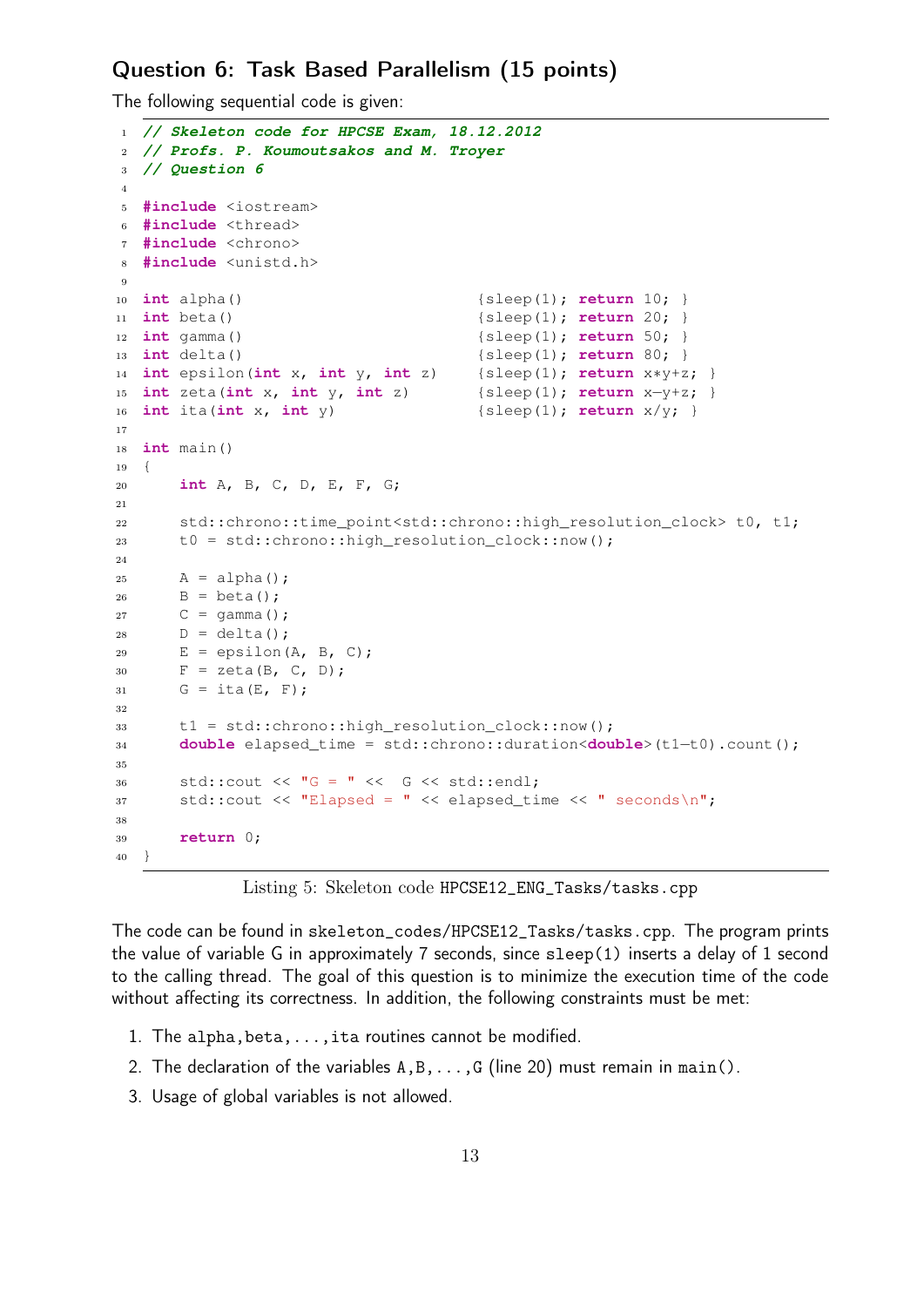- a) Identify the dependencies in the code and draw a small diagram showing them.
- b) Parallelize the program using multithreading (either C++11 threads or OpenMP). The solution should be implemented in skeleton\_codes/HPCSE12\_Tasks/tasks.cpp.

## Question 7: Monte Carlo Sampling (30 points)

The code in skeleton\_codes/HPCSE12\_MonteCarlo (shown below) uses Monte Carlo to compute the integral of the multidimensional function

$$
f(x_1, ..., x_4) = \prod_{i=1}^{4} \sin\left(x_i + \frac{\pi}{2}i\right)
$$
 (2)

in the box  $x_i \in [-2, 3/2)$ .

```
1 // Skeleton code for HPCSE Exam, 18.12.2012
2 // Profs. P. Koumoutsakos and M. Troyer
3 // Question 7
4
5 #include <iostream>
6 #include <algorithm>
7 #include <array>
8 #include <cmath>
9 #include <random>
10
11 #define DIM 4
12
13 inline double func(std::array<double,DIM> const& x)
14 \quad \{15 double ret = 1.;
16 for (std::size_t i=0; i<DIM; ++i)
17 ret *= std::sin(x[i] + M_PI/2.*(i+1));
18 return ret;
19 }
2021
22 int main(int argc, char ∗∗ argv) {
23 const std::size_t M = 100000;
24 const double a=−2., b=1.5;
25
26 const double volume = std::pow((b−a), DIM);
27
28 std::mt19937 eng(11);
29 std::uniform_real_distribution<double> dist(a,b);
30 auto rng = std::bind(dist, std::ref(eng));
31
32 long double sum=0.;
33 for (std::size_t m=0; m<M; ++m) {
34 std::array<double,DIM> x;
35 std::generate(x.begin(), x.end(), rng);
36 long double val = func(x);
37
38 sum += val;
39 }
40
```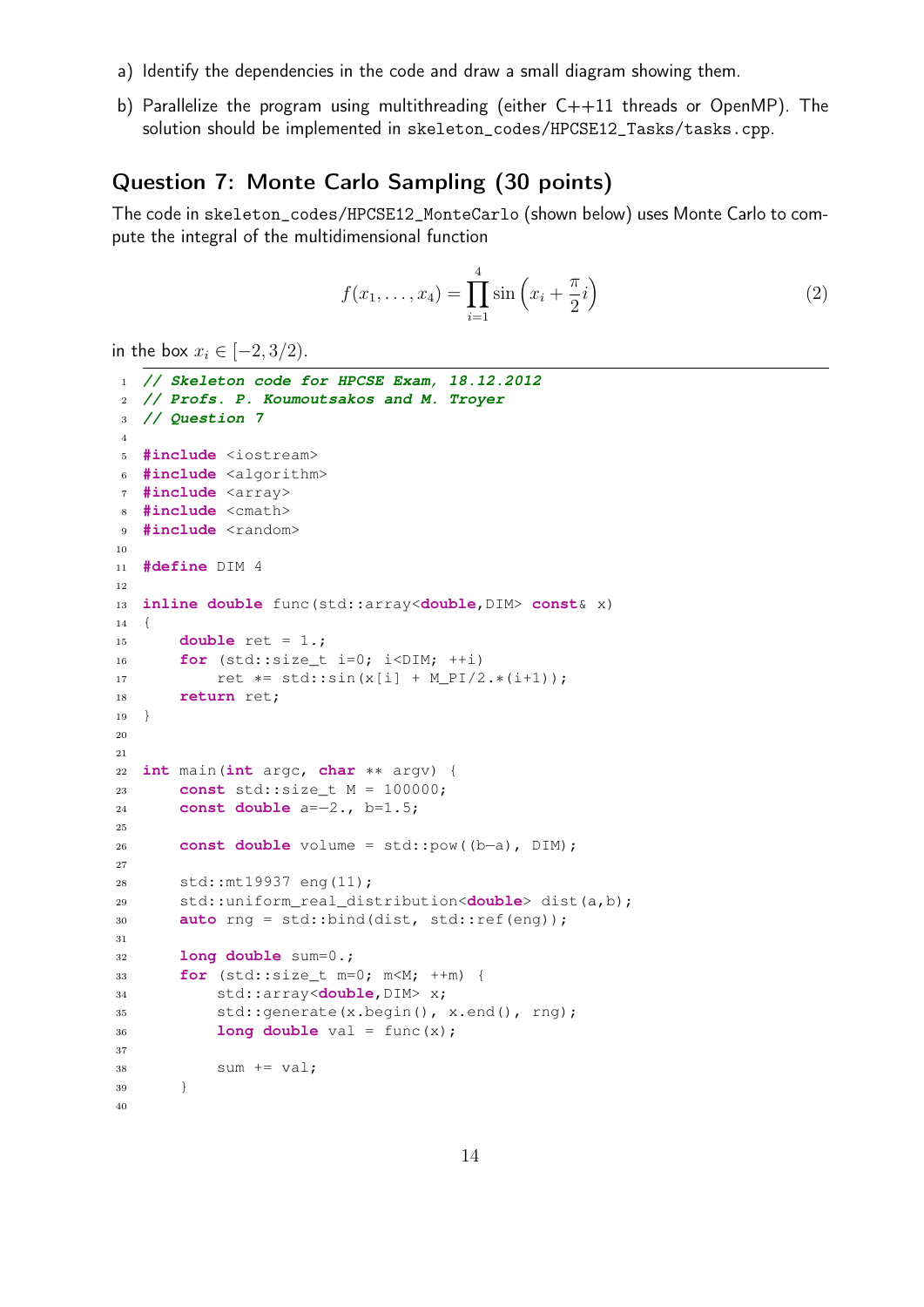```
41 double mean = sum / M;
42 double integral = volume ∗ mean;
43 std::cout << "Result is " << integral << " +/− " << "unknown" << std
          ::endl;
44 }
```
Listing 6: Skeleton code HPCSE12\_MonteCarlo/mc\_integrate.cpp

- a) Implement the error estimation, and report the result for  $M = 100'000$  samples. Write the code in skeleton\_codes/HPCSE12\_MonteCarlo/mc\_integrate.cpp and report the result on the solution sheet for this question.
- b) If you want to reduce the error by a factor of 8, how many samples  $M$  do you have to take?
- c) Parallelize your code with OpenMP or C++11 threads. Write the code in skeleton\_codes/HPCSE12\_MonteCarlo/mc\_integrate.cpp (the same file as in part a).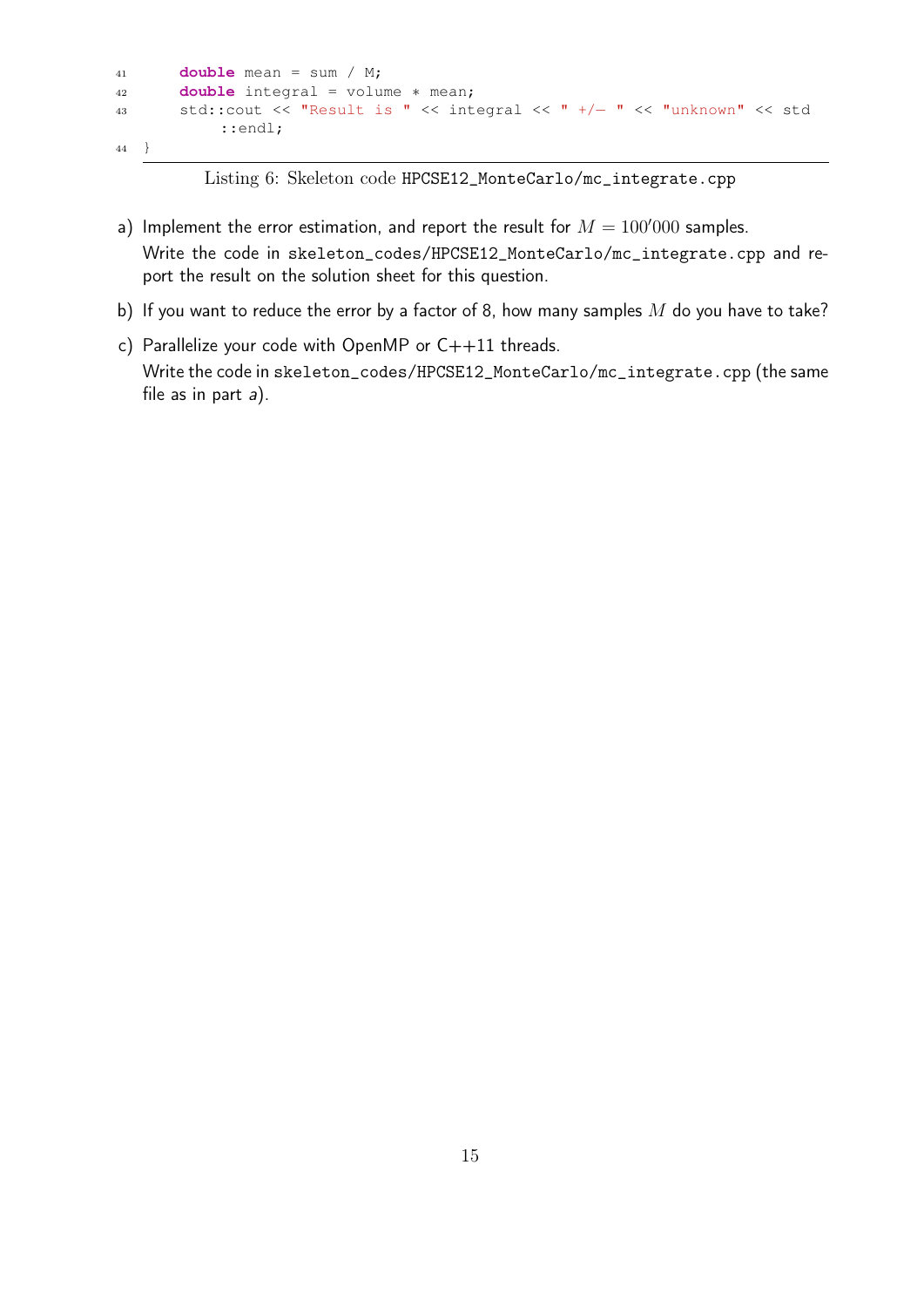## Applications

#### Question 8: Scaling of Monte Carlo Methods (10 points)

- a) Discuss whether Monte Carlo with direct sampling is perfectly parallel.
- b) Discuss whether Markov chain Monte Carlo is perfectly parallel.

### Question 9: Sparse Linear Algebra (15 points)

In computations with sparse matrices we can save memory and increase performance by storing the matrix in special formats.

a) Given the following sparse matrix:

$$
\begin{pmatrix} 5 & 0 & 0 & 4 & 0 \\ 0 & 0 & 0 & 0 & 0 \\ 0 & 0 & 2 & 0 & 7 \\ 0 & 1 & 0 & 6 & 3 \end{pmatrix}
$$
 (3)

Write the matrix in CSR format.

- b) What is the maximum number of non-zero elements  $(nnz)$  in a sparse  $m \times n$  matrix for CSR to use less memory than dense storage format? Assume the matrix elements are stored as 64-bit double and the indices as 32-bit int.
- c) Explain one reason why it could be advantageous for small matrices to use dense matrix format for matrix-vector multiplication even if the matrix is sparse.

#### Question 10: Molecular Dynamics (10 points)

In the N-Body problem we simulate the time evolution of N point particles with pairwise interactions. As in the exercises, we consider the Velocity-Verlet algorithm to solve the problem numerically. Due to the force calculations, the computational effort grows as  $\mathcal{O}(N^2)$  with increasing number of particles N.

Sketch (in a few sentences and a figure) how you could reduce the complexity from  $\mathcal{O}(N^2)$  to  $\mathcal{O}(N)$  in the case of short range interactions.

#### Question 11: Diffusion (20 points)

The linear diffusion equation in 1D is written as

$$
\frac{\partial u(x,t)}{\partial t} = \nu \frac{\partial^2 u(x,t)}{\partial x^2}, \quad -\infty < x < \infty, \quad 0 < t < \infty \tag{4}
$$

$$
u(x,0) = u_0(x), \quad -\infty < x < \infty \tag{5}
$$

where  $\nu$  is the diffusion coefficient and  $u_0$  is the initial condition. For  $\nu > 0$  the solution to this problem after a long time approaches  $\lim_{t\to\infty} u(x,t) = 0$ .

We also define the Fourier transforms of an arbitrary function  $f(x)$  as

$$
\mathcal{F}(f)(k) = \hat{f}(k) = \frac{1}{\sqrt{2\pi}} \int_{x=-\infty}^{\infty} f(x)e^{-ikx} dx
$$
 (6)

$$
\mathcal{F}^{-1}(\hat{f})(x) = f(x) = \frac{1}{\sqrt{2\pi}} \int_{k=-\infty}^{\infty} \hat{f}(k)e^{ikx} dk.
$$
 (7)

a) Solve equation (4) in Fourier space for  $\hat{u}(k, t)$ , the Fourier transform of  $u(x, t)$ .